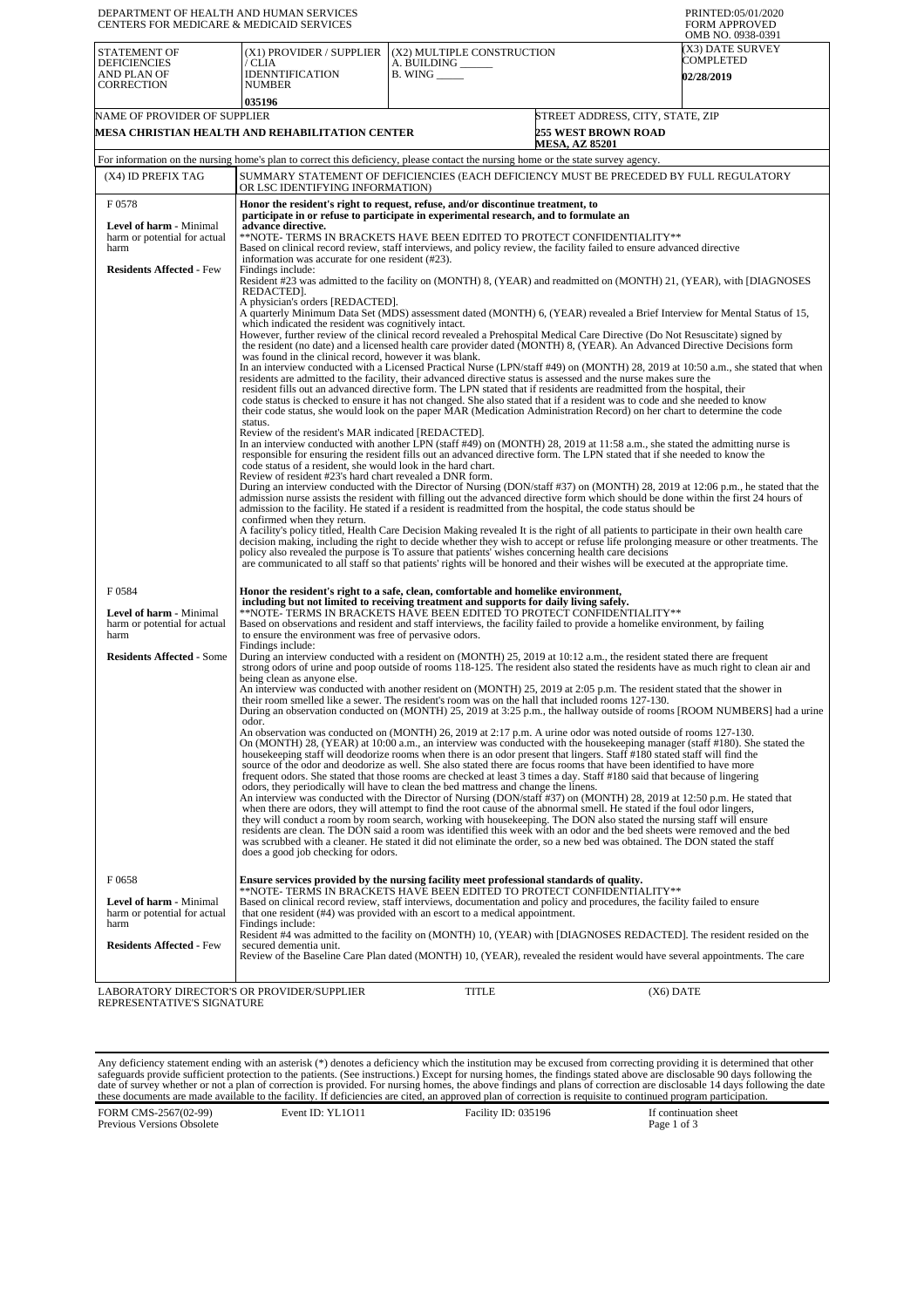| DEPARTMENT OF HEALTH AND HUMAN SERVICES<br>CENTERS FOR MEDICARE & MEDICAID SERVICES                    |                                                                                                                                                                                                                                                                                                                                                                                                                                                                                                                                                                                                                                                                                                                                                                                                                                                                                                                                                                                                                                                                                                                                                                    |                                                                                                                                                                                                                                                                                                                                                                                                                                                                                                                                                                                                                                                                                                                                                                                                                                                                                                                                                                                                                                                                                                                                                                                                                                                                                                                                                                                                                                                | PRINTED:05/01/2020<br><b>FORM APPROVED</b>                             |  |  |  |
|--------------------------------------------------------------------------------------------------------|--------------------------------------------------------------------------------------------------------------------------------------------------------------------------------------------------------------------------------------------------------------------------------------------------------------------------------------------------------------------------------------------------------------------------------------------------------------------------------------------------------------------------------------------------------------------------------------------------------------------------------------------------------------------------------------------------------------------------------------------------------------------------------------------------------------------------------------------------------------------------------------------------------------------------------------------------------------------------------------------------------------------------------------------------------------------------------------------------------------------------------------------------------------------|------------------------------------------------------------------------------------------------------------------------------------------------------------------------------------------------------------------------------------------------------------------------------------------------------------------------------------------------------------------------------------------------------------------------------------------------------------------------------------------------------------------------------------------------------------------------------------------------------------------------------------------------------------------------------------------------------------------------------------------------------------------------------------------------------------------------------------------------------------------------------------------------------------------------------------------------------------------------------------------------------------------------------------------------------------------------------------------------------------------------------------------------------------------------------------------------------------------------------------------------------------------------------------------------------------------------------------------------------------------------------------------------------------------------------------------------|------------------------------------------------------------------------|--|--|--|
| <b>STATEMENT OF</b><br><b>DEFICIENCIES</b><br>AND PLAN OF                                              | (X1) PROVIDER / SUPPLIER<br>/ CLIA<br><b>IDENNTIFICATION</b>                                                                                                                                                                                                                                                                                                                                                                                                                                                                                                                                                                                                                                                                                                                                                                                                                                                                                                                                                                                                                                                                                                       | (X2) MULTIPLE CONSTRUCTION<br>A. BUILDING ______<br>$B.$ WING $\_\_\_\_\_\_\_\$                                                                                                                                                                                                                                                                                                                                                                                                                                                                                                                                                                                                                                                                                                                                                                                                                                                                                                                                                                                                                                                                                                                                                                                                                                                                                                                                                                | OMB NO. 0938-0391<br>X3) DATE SURVEY<br>COMPLETED<br><b>02/28/2019</b> |  |  |  |
| <b>CORRECTION</b>                                                                                      | <b>NUMBER</b><br>035196                                                                                                                                                                                                                                                                                                                                                                                                                                                                                                                                                                                                                                                                                                                                                                                                                                                                                                                                                                                                                                                                                                                                            |                                                                                                                                                                                                                                                                                                                                                                                                                                                                                                                                                                                                                                                                                                                                                                                                                                                                                                                                                                                                                                                                                                                                                                                                                                                                                                                                                                                                                                                |                                                                        |  |  |  |
| NAME OF PROVIDER OF SUPPLIER                                                                           |                                                                                                                                                                                                                                                                                                                                                                                                                                                                                                                                                                                                                                                                                                                                                                                                                                                                                                                                                                                                                                                                                                                                                                    |                                                                                                                                                                                                                                                                                                                                                                                                                                                                                                                                                                                                                                                                                                                                                                                                                                                                                                                                                                                                                                                                                                                                                                                                                                                                                                                                                                                                                                                | STREET ADDRESS, CITY, STATE, ZIP                                       |  |  |  |
| MESA CHRISTIAN HEALTH AND REHABILITATION CENTER<br><b>255 WEST BROWN ROAD</b><br><b>MESA, AZ 85201</b> |                                                                                                                                                                                                                                                                                                                                                                                                                                                                                                                                                                                                                                                                                                                                                                                                                                                                                                                                                                                                                                                                                                                                                                    |                                                                                                                                                                                                                                                                                                                                                                                                                                                                                                                                                                                                                                                                                                                                                                                                                                                                                                                                                                                                                                                                                                                                                                                                                                                                                                                                                                                                                                                |                                                                        |  |  |  |
|                                                                                                        |                                                                                                                                                                                                                                                                                                                                                                                                                                                                                                                                                                                                                                                                                                                                                                                                                                                                                                                                                                                                                                                                                                                                                                    | For information on the nursing home's plan to correct this deficiency, please contact the nursing home or the state survey agency.                                                                                                                                                                                                                                                                                                                                                                                                                                                                                                                                                                                                                                                                                                                                                                                                                                                                                                                                                                                                                                                                                                                                                                                                                                                                                                             |                                                                        |  |  |  |
| (X4) ID PREFIX TAG                                                                                     | OR LSC IDENTIFYING INFORMATION)                                                                                                                                                                                                                                                                                                                                                                                                                                                                                                                                                                                                                                                                                                                                                                                                                                                                                                                                                                                                                                                                                                                                    | SUMMARY STATEMENT OF DEFICIENCIES (EACH DEFICIENCY MUST BE PRECEDED BY FULL REGULATORY                                                                                                                                                                                                                                                                                                                                                                                                                                                                                                                                                                                                                                                                                                                                                                                                                                                                                                                                                                                                                                                                                                                                                                                                                                                                                                                                                         |                                                                        |  |  |  |
| F0658                                                                                                  | (continued from page 1)                                                                                                                                                                                                                                                                                                                                                                                                                                                                                                                                                                                                                                                                                                                                                                                                                                                                                                                                                                                                                                                                                                                                            |                                                                                                                                                                                                                                                                                                                                                                                                                                                                                                                                                                                                                                                                                                                                                                                                                                                                                                                                                                                                                                                                                                                                                                                                                                                                                                                                                                                                                                                |                                                                        |  |  |  |
| <b>Level of harm - Minimal</b><br>harm or potential for actual<br>harm                                 |                                                                                                                                                                                                                                                                                                                                                                                                                                                                                                                                                                                                                                                                                                                                                                                                                                                                                                                                                                                                                                                                                                                                                                    | plan included the resident would get anxious when she went to an appointment and was not able to remember why she was at<br>the appointment. The care plan also included the resident required an escort to appointments and that the insurance plan<br>was assisting with providing an aide to accompany the resident on appointments.<br>The admission MDS (Minimum Data Set) assessment dated (MONTH) 17, (YEAR), included a Brief Interview for Mental Status                                                                                                                                                                                                                                                                                                                                                                                                                                                                                                                                                                                                                                                                                                                                                                                                                                                                                                                                                                              |                                                                        |  |  |  |
| <b>Residents Affected - Few</b>                                                                        | training.                                                                                                                                                                                                                                                                                                                                                                                                                                                                                                                                                                                                                                                                                                                                                                                                                                                                                                                                                                                                                                                                                                                                                          | score of 2, which indicated the resident had severe cognitive impairment.<br>Further review of the clinical record revealed there were no progress notes for (MONTH) (YEAR).<br>Review of an email dated (MONTH) 21, (YEAR) between the former Director of the secured unit (staff #20) and the resident's<br>representative revealed the resident was sent to an appointment in (MONTH) (YEAR), without an escort. In the email, staff<br>#20 apologized for the incident, as the Licensed Practical Nurse (LPN/staff #79) sent the resident to an appointment<br>without an escort last week. The email included the Director of Nursing (DON/staff #37) was notified.<br>Review of an In-Service training dated (MONTH) 25, (YEAR) which included transportation revealed that staff #79 attended the<br>An interview was conducted via telephone on (MONTH) 26, 2019 at 11:00 a.m. with a resident's representative. She stated that in                                                                                                                                                                                                                                                                                                                                                                                                                                                                                                    |                                                                        |  |  |  |
|                                                                                                        |                                                                                                                                                                                                                                                                                                                                                                                                                                                                                                                                                                                                                                                                                                                                                                                                                                                                                                                                                                                                                                                                                                                                                                    | (MONTH) (YEAR), the resident was sent to an appointment without an escort. She said before the resident was admitted to<br>the facility, she had multiple discussions with staff #20, regarding the care the resident would need. She stated the<br>discussions included the multiple appointments the resident would need and that the resident required an escort to the<br>appointments. She stated that she also spoke to the DON regarding the resident requiring an escort to appointments.<br>During an interview conducted on (MONTH) 26, 2019 at 11:25 a.m. with a Certified Nursing Assistant (CNA/staff #131), the CNA<br>stated that her training included any resident on the secured unit has to be escorted when leaving the unit. She stated if<br>a family member is not available, a CNA would take the resident to the appointment.<br>An interview was conducted (MONTH) 26, 2019 at 11:36 a.m. with a LPN (staff #120), who stated that every resident residing<br>on the secured unit has to have an escort when leaving the unit, because of impaired memory. The LPN stated that when a<br>resident is scheduled for an appointment, the nurse completes a transportation form which includes the transportation<br>company, date, time and the name of the escort. She stated the CNA scheduled to take a resident to an appointment is<br>supposed to sign the sign-out book, when leaving the unit with a resident. |                                                                        |  |  |  |
|                                                                                                        | (YEAR) for this resident.                                                                                                                                                                                                                                                                                                                                                                                                                                                                                                                                                                                                                                                                                                                                                                                                                                                                                                                                                                                                                                                                                                                                          | On (MONTH) 26, 2019 at 11:46 a.m., an interview was conducted with the Assistant Director of Nursing (ADON/staff #134), who<br>said the nurse notifies the staffing coordinator (staff #23) when a resident needs an escort to an appointment. She stated<br>that staff #23 would then schedule a specific CNA to escort the resident to the appointment. The ADON stated it is her<br>expectation that the nurse would document in the nursing progress notes when the resident was picked up. The ADON further<br>stated the facility recently started using a new system and that she was not able to access progress notes from (MONTH)                                                                                                                                                                                                                                                                                                                                                                                                                                                                                                                                                                                                                                                                                                                                                                                                    |                                                                        |  |  |  |
|                                                                                                        | An interview was conducted with staff #23 on (MONTH) 26, 2019 at 12:05 p.m. She confirmed that she was responsible for<br>scheduling the CNAs to escort residents to appointments. She stated that she would have to verify who was scheduled to<br>escort resident #4 to her appointment on (MONTH) 15, (YEAR), and would provide a copy, however, it was not provided.<br>On (MONTH) 26, 2019 at 12:10 p.m., an interview was conducted with the former Director of the Secured unit (staff #20), who<br>stated that all residents residing on the secured unit require an escort, when leaving the unit. She stated the expectation was for the<br>nurse to document in the nurses progress note, when the resident went to an appointment. She stated that it was the responsibility of<br>the nurse on duty to ensure that a CNA escorted the resident off the unit. She stated the LPN (staff<br>#79) had been working on the secured unit for a while and was aware that residents needed an escort when they left the<br>unit. Staff #20 stated that she and the DON spoke to the LPN and the LPN attended an in-service training about<br>transportation. |                                                                                                                                                                                                                                                                                                                                                                                                                                                                                                                                                                                                                                                                                                                                                                                                                                                                                                                                                                                                                                                                                                                                                                                                                                                                                                                                                                                                                                                |                                                                        |  |  |  |
|                                                                                                        | facility.                                                                                                                                                                                                                                                                                                                                                                                                                                                                                                                                                                                                                                                                                                                                                                                                                                                                                                                                                                                                                                                                                                                                                          | An interview was conducted on (MONTH) 26, 2019 at 12:59 p.m. with the DON (staff #37), who stated that no resident leaves<br>the secured unit without an escort. He stated a CNA is assigned to escort a resident to an appointment and that the<br>resident should not leave the unit without the CN[NAME] The DON stated he conducted an investigation and it was determined<br>that staff #79 was aware that the resident had left with the driver from the transportation company and was not accompanied by an<br>escort. She stated the LPN was required to attend an in-service training on transportation.<br>Another interview was conducted with staff #37 on (MONTH) 27, 2019 at 2:00 p.m., who stated the resident was never alone. He<br>stated the driver took the resident to the doctor's office and was told that he could not leave the resident there alone.<br>He said the driver called the facility to ask what he should do and was instructed to bring the resident back to the                                                                                                                                                                                                                                                                                                                                                                                                                                        |                                                                        |  |  |  |
|                                                                                                        |                                                                                                                                                                                                                                                                                                                                                                                                                                                                                                                                                                                                                                                                                                                                                                                                                                                                                                                                                                                                                                                                                                                                                                    | Review of the facility's transportation policy revised on (MONTH) 1, 2013, revealed the purpose of the policy is to assure<br>patient safety. The policy included that staff will provide assistance in making arrangements for transportation for<br>patients who need transportation outside of the center and that staff may escort patients, if needed.                                                                                                                                                                                                                                                                                                                                                                                                                                                                                                                                                                                                                                                                                                                                                                                                                                                                                                                                                                                                                                                                                    |                                                                        |  |  |  |
| F0688<br>Level of harm - Minimal<br>harm or potential for actual                                       |                                                                                                                                                                                                                                                                                                                                                                                                                                                                                                                                                                                                                                                                                                                                                                                                                                                                                                                                                                                                                                                                                                                                                                    | Provide appropriate care for a resident to maintain and/or improve range of motion (ROM),<br>limited ROM and/or mobility, unless a decline is for a medical reason.<br>**NOTE- TERMS IN BRACKETS HAVE BEEN EDITED TO PROTECT CONFIDENTIALITY**<br>Based on observations, clinical record review and staff interviews, the facility failed to ensure care and services were                                                                                                                                                                                                                                                                                                                                                                                                                                                                                                                                                                                                                                                                                                                                                                                                                                                                                                                                                                                                                                                                     |                                                                        |  |  |  |
| harm<br><b>Residents Affected - Some</b>                                                               | provided for one resident (#9) with a contracture.<br>Findings include:<br>and for soft hand rolls as ordered.                                                                                                                                                                                                                                                                                                                                                                                                                                                                                                                                                                                                                                                                                                                                                                                                                                                                                                                                                                                                                                                     | Resident #9 was admitted on (MONTH) 9, 2010, with [DIAGNOSES REDACTED].<br>A skin integrity care plan with a revised date of 6/5/18 identified the resident had decreased mobility and incontinence.<br>The goal was that the resident's skin would be clean, dry and odor free. Interventions included for treatments as ordered                                                                                                                                                                                                                                                                                                                                                                                                                                                                                                                                                                                                                                                                                                                                                                                                                                                                                                                                                                                                                                                                                                              |                                                                        |  |  |  |
|                                                                                                        | all cares and had no increase in contractures.                                                                                                                                                                                                                                                                                                                                                                                                                                                                                                                                                                                                                                                                                                                                                                                                                                                                                                                                                                                                                                                                                                                     | According to a Care Plan Conference Summary dated 9/6/18, the resident had end stage Alzheimers disease, was dependent for<br>A quarterly Minimum Data Set (MDS) assessment dated [DATE] included the resident had long and short term memory impairment<br>and was severely impaired with cognitive skills for daily decision making. The MDS included the resident had upper and<br>lower extremity impairment on both sides, and required extensive assistance with activities of daily living.                                                                                                                                                                                                                                                                                                                                                                                                                                                                                                                                                                                                                                                                                                                                                                                                                                                                                                                                             |                                                                        |  |  |  |
|                                                                                                        | A physician's orders [REDACTED].<br>contracture.                                                                                                                                                                                                                                                                                                                                                                                                                                                                                                                                                                                                                                                                                                                                                                                                                                                                                                                                                                                                                                                                                                                   | Review of the (MONTH) (YEAR) and (MONTH) (YEAR) Treatment Records revealed the orders for a soft hand roll to the right<br>hand at all times and check every shift for placement. The documentation showed that the hand roll was applied each shift except on<br>(MONTH) 29 on the night shift, and on (MONTH) 22 on the night and day shift.<br>A nursing note dated 2/11/19 included the resident had upper extremity impairments on both sides and had a right hand                                                                                                                                                                                                                                                                                                                                                                                                                                                                                                                                                                                                                                                                                                                                                                                                                                                                                                                                                                        |                                                                        |  |  |  |
|                                                                                                        | localized skin problems.                                                                                                                                                                                                                                                                                                                                                                                                                                                                                                                                                                                                                                                                                                                                                                                                                                                                                                                                                                                                                                                                                                                                           | A care plan dated (MONTH) 12, 2019 identified the resident was at risk for skin breakdown related to immobility,<br>contractures and incontinence. One of the goals was the resident would not show signs of skin breakdown. The care plan<br>included for bilateral hand rolls to protect palms, observe for signs or symptoms of skin breakdown, and evaluate for any                                                                                                                                                                                                                                                                                                                                                                                                                                                                                                                                                                                                                                                                                                                                                                                                                                                                                                                                                                                                                                                                        |                                                                        |  |  |  |
|                                                                                                        | An observation of resident #9 was conducted on (MONTH) 25, 2019 at 1:00 p.m. The resident was sitting in a wheelchair in her<br>room, facing the wall. The resident's eyes were partially closed and her hands were clenched and her fingernails were long. There<br>were no hand rolls in place.<br>Multiple observations were conducted of resident #9 on (MONTH) 26, 2019 from 8:00 a.m. to 3:30 p.m. During these<br>observations, the resident did not have hand rolls in place to either hand.                                                                                                                                                                                                                                                                                                                                                                                                                                                                                                                                                                                                                                                               |                                                                                                                                                                                                                                                                                                                                                                                                                                                                                                                                                                                                                                                                                                                                                                                                                                                                                                                                                                                                                                                                                                                                                                                                                                                                                                                                                                                                                                                |                                                                        |  |  |  |
|                                                                                                        | Another observation of resident #9 was conducted on (MONTH) 27, 2019 at 2:45 p.m. The resident was laying in bed awake.<br>There were no hand rolls in place to either hand. The resident's fingernails on both hands were long and appeared to be<br>digging into her palms.<br>An interview was conducted with a registered nurse (staff #49) on (MONTH) 28, 2019 at 10:13 a.m. She stated that when<br>resident #9 is her patient, she ensures that her nails are trimmed and that the hand rolls are in place each day. She said<br>sometimes the CNA (Certified Nursing Assistant) does it, then reports back to her and she follows up. She stated that since the<br>resident is a diabetic, the nurse would clip her nails. She stated that usually the CNA would notice if the hand rolls                                                                                                                                                                                                                                                                                                                                                                  |                                                                                                                                                                                                                                                                                                                                                                                                                                                                                                                                                                                                                                                                                                                                                                                                                                                                                                                                                                                                                                                                                                                                                                                                                                                                                                                                                                                                                                                |                                                                        |  |  |  |
| FORM CMS-2567(02-99)                                                                                   | Event ID: YL1011                                                                                                                                                                                                                                                                                                                                                                                                                                                                                                                                                                                                                                                                                                                                                                                                                                                                                                                                                                                                                                                                                                                                                   | Facility ID: 035196                                                                                                                                                                                                                                                                                                                                                                                                                                                                                                                                                                                                                                                                                                                                                                                                                                                                                                                                                                                                                                                                                                                                                                                                                                                                                                                                                                                                                            | If continuation sheet                                                  |  |  |  |